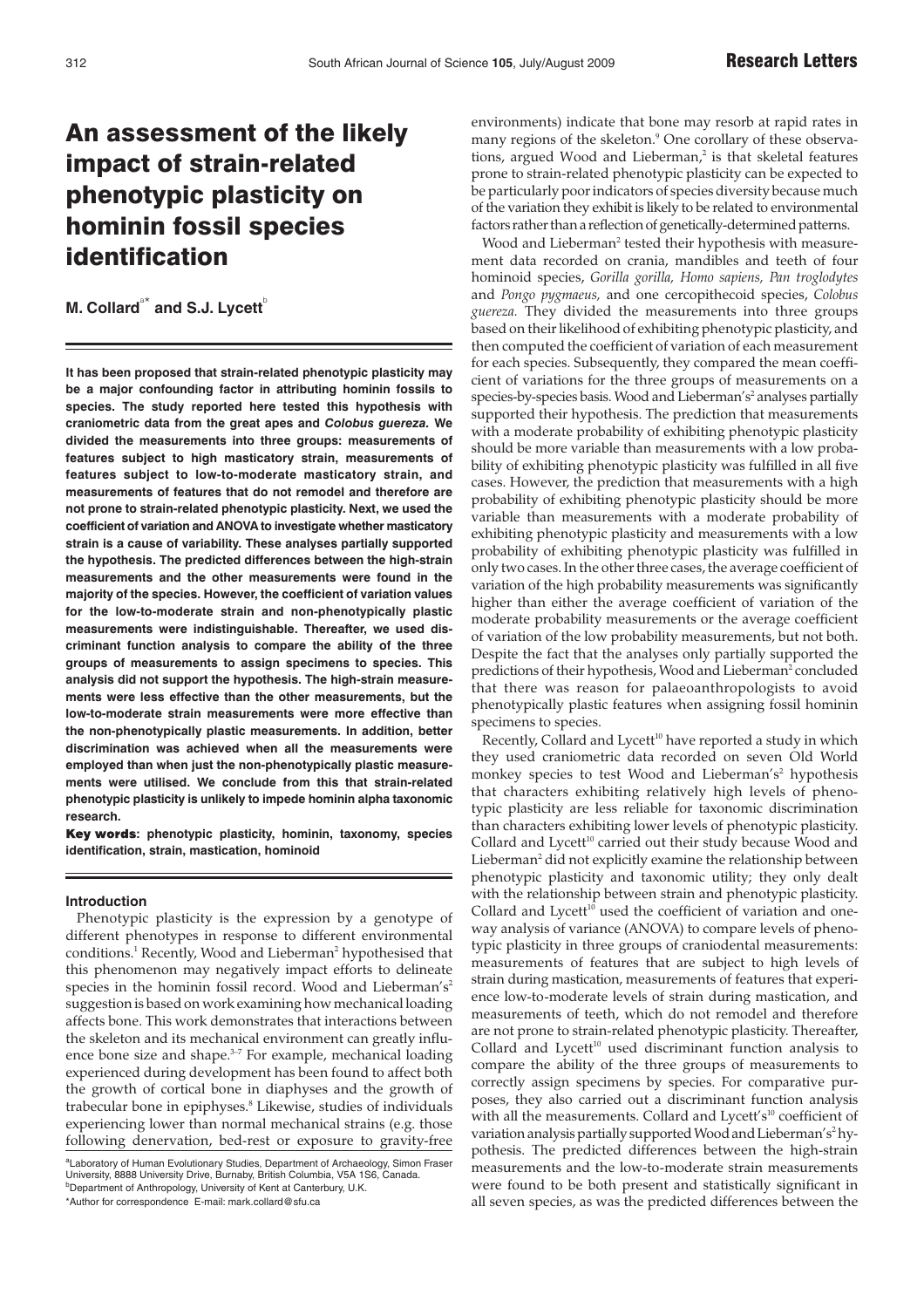**Table 1**. Measurements employed in this study.

| High strain                                    | Low-to-moderate strain      | Non-phenotypically plastic           |  |
|------------------------------------------------|-----------------------------|--------------------------------------|--|
| Condylar height                                | Right orbital breadth       | I <sup>1</sup> labiolingual diameter |  |
| Coronoid height                                | Right orbital height        | $I2$ labiolingual diameter           |  |
| Right condylar head width                      | Interorbital breadth        | Upper C buccolingual diameter        |  |
| Right condylar head anterior-posterior breadth | Biorbital breadth           | M <sup>1</sup> buccolingual diameter |  |
| Ramal breadth                                  | Nasion-Rhinion              | $M2$ buccolingual diameter           |  |
| <b>Bigonial width</b>                          | Nasion-nasospinale          | $M3$ buccolingual diameter           |  |
| Height of mandibular body at M.                | Glabella-Opisthocranion     | I, labiolingual diameter             |  |
| Thickness of mandibular body of M.             | Basion-Bregma               | I. labiolingual diameter             |  |
| Symphyseal height                              | Maximum bi-parietal breadth | Lower C buccolingual diameter        |  |
| Symphyseal thickness                           | Biporionic width            | M. buccolingual diameter             |  |
| Inner alveolar breadth at M <sub>2</sub>       | Coronale-Coronale           | M <sub>2</sub> buccolingual diameter |  |
| Inter-lower canine distance                    | Posterior skull length      | M. buccolingual diameter             |  |

high strain measurements and the non-phenotypically plastic measurements. However, the coefficient of variation values for the low-to-moderate strain measurements and the non-phenotypically plastic measurements were statistically indistinguishable.

Collard and Lycett's<sup>10</sup> discriminant function analysis did not support Wood and Lieberman's<sup>2</sup> hypothesis. The high-strain measurements correctly classified 94.9% of specimens, the low-to-moderate strain measurements 97.5% and the nonphenotypically plastic measurements 97.4%. When all 60 craniodental measurements were included, 100% of specimens were correctly classified. Thus, the high strain measurements were less effective than the other two sets of measurements, as Wood and Lieberman's<sup>2</sup> hypothesis predicts. However, not only were the low-to-moderate strain measurements more effective than the non-phenotypically plastic measurements, but also better discrimination was achieved when all measurements were employed than when the non-phenotypically plastic measurements were utilised. Based on these results, Collard and Lycett<sup>10</sup> concluded that, while phenotypic plasticity likely contributes to the variation observable in the hominin fossil record, controlling for phenotypic plasticity is probably an unnecessary course of action for researchers attempting to group fossil hominin specimens into species.

Here, we describe a second study that explicitly tests Wood and Lieberman's<sup>2</sup> hypothesis. The study employed measurement data from the five species that were used by Wood and Lieberman,<sup>2</sup> and was carried out to counter the main potential criticism of Collard and Lycett's<sup>10</sup> study, namely that Wood and Lieberman's<sup>2</sup> hypothesis was framed in relation to fossil hominins and the taxa used by Collard and Lycett,<sup>10</sup> the Old World monkeys, are too distantly related to hominins to represent a reasonable test case.

## **Materials and methods**

The dataset comprised values for 36 measurements recorded on 37 *Gorilla gorilla (*20 males, 17 females), 75 *Homo sapiens* (40 males, 35 females), 35 *Pan troglodytes* (13 males, 22 females), 41 *Pongo pygmaeus* (20 males, 21 females) and 24 *Colobus guereza* (12 males, 12 females). The measurements were selected on the basis of current knowledge of their likely propensity to exhibit phenotypic plasticity as a result of mastication-related strain. Twelve were dental measurements. Since dental enamel does not remodel, these were designated non-phenotypically plastic characters. Labiolingual and buccolingual tooth crown dimensions were used in order to avoid the confounding effect of interstitial wear.<sup>11</sup> The other 24 measurements were cranial and mandibular measurements. Twelve of them were included because they relate to features that strain-gauge analyses indi-

cate experience strain of at least  $1\,000\,\mu\text{g}$  during mastication<sup>12–15</sup>. These measurements were designated high-strain measurements, because strain in the order of  $1000 \mu\epsilon$  is known to be capable of inducing bone growth.<sup>9</sup> The remaining 12 measurements were included because strain-gauge studies indicate they are associated with features of the primate skull that experience strain of less than 1 000  $\mu \varepsilon$  during mastication. These measurements were designated low-to-moderate strain measurements. Further details of the measurements are given in Table 1. The data were taken from Wood *et al.*<sup>16</sup> This was also the source for the data used by Wood and Lieberman.<sup>2</sup> Thus, our dataset overlaps with the one they used. The cranial and mandibular measurements were rounded up to the nearest 1 mm, and the dental measurements to the nearest 0.1 mm.

We employed the dataset in two sets of analyses. These were similar to the ones carried out by Collard and Lycett.<sup>10</sup> Thus, the first set of analyses focused on Wood and Lieberman's<sup>2</sup> suggestion that strain increases phenotypic variability. We used the coefficient of variation to assess phenotypic variability. A coefficient of variation was determined for each measurement, and then the mean coefficient of variation for each group of measurements was computed. Thereafter, ANOVA with post-hoc least significant difference pairwise comparisons was employed to test for statistically-significant differences among the mean coefficient of variation of the three groups of measurements  $(\alpha \le 0.05)$ . Since ANOVA assumes data are normally distributed,<sup>17</sup> the coefficient of variation was logarithmically transformed (log e) prior to analysis. We reasoned that, if Wood and Liberman's<sup>2</sup> hypothesis is correct, the coefficient of variation for the highstrain measurements should be significantly higher than the coefficient of variation for the low-to-moderate strain measurements, and the coefficient of variation for the latter should be significantly higher than the coefficient of variation for the non-phenotypically plastic measurements. The second set of analyses focused on the second part of Wood and Lieberman's<sup>2</sup> hypothesis, that is the idea that phenotypic plasticity impedes species identification. This was accomplished by separately subjecting the three groups of measurements to discriminant function analysis. The form of discriminant function analysis employed separates groups on the basis of canonical discriminant functions.18 In addition, we carried out a discriminant function analysis in which all the measurements were included. We reasoned that, if Wood and Lieberman's<sup>2</sup> hypothesis is correct, the high-strain measurements should be worse at assigning specimens to species than the low-to-moderate strain measurements, and the latter should be worse at assigning specimens to species than the non-phenotypically plastic measurements. We also reasoned that, if Wood and Lieberman's<sup>2</sup> hypothesis is correct, the analysis in which all the measurements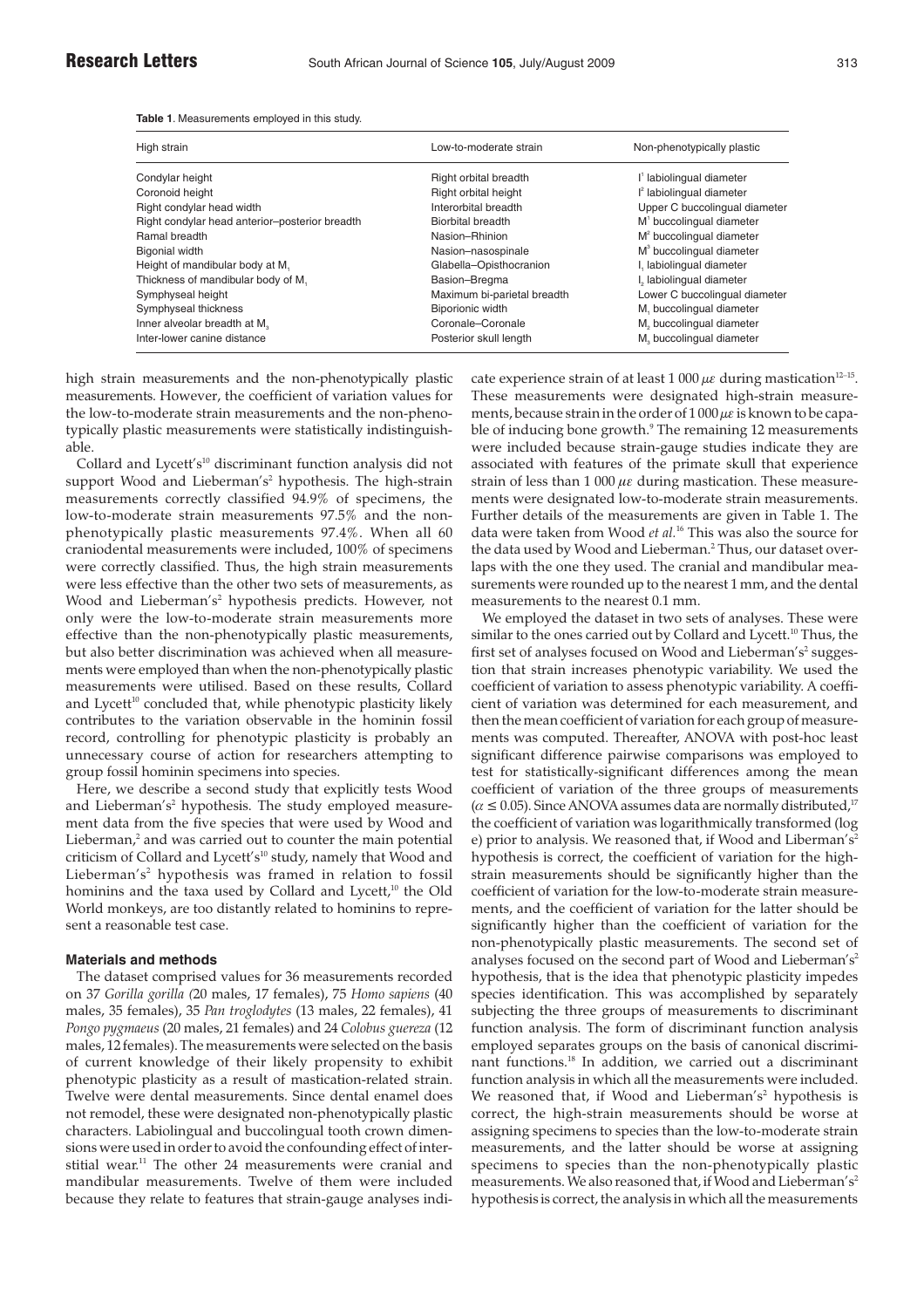were used should return more misclassified specimens than the analysis in which only the non-phenotypically plastic measurements were employed. Because Wood and Lieberman's<sup>2</sup> hypothesis is focused on fossil hominins, and fossil hominin specimens can rarely be sexed with confidence, we employed mixed sex samples in both analyses. The analyses were carried out in SPSS 12.0.1; the program's stepwise insertion option was used to conduct the discriminant function analysis.

#### **Results**

Table 2 shows the mean coefficient of variation of each variable group for each taxon as well as the results of the least significant difference pairwise comparisons following a one-way ANOVA. The mean coefficient of variation for the high-strain measurements was consistently higher than the mean coefficient of variation for the low-to-moderate strain measurements and for the non-phenotypically plastic measurements. However, the differences were only significant in *H. sapiens, P. troglodytes, P. pygmaeus* and *C. guereza.* In *G. gorilla* the high-strain measurements were more variable than the low-to-moderate strain measurements and the non-phenotypically plastic measurements, but the differences were not statistically significant at the 0.05 level. The low-to-moderate strain measurements were not significantly more variable than the non-phenotypically plastic measurements in any of the species. They were more variable than the non-phenotypically plastic measurements in *G. gorilla, P. troglodytes, P. pygmaeus* and *C. guereza,* but none of the differences were statistically significant. In the case of *H. sapiens* the non-phenotypically plastic measurements were more variable than the low-to-moderate strain measurements although the difference was not significant. Thus, the results of the coefficient of variation analysis were only partially consistent with the prediction that the high strain measurements should exhibit greater phenotypic plasticity than the low-to-moderate strain measurements, and that the latter should exhibit greater phenotypic plasticity than the non-phenotypically plastic measurements.

The first four discriminant functions were used in the discriminant function analyses. Plots of the first two discriminant functions from each analysis are presented in Figs 1–4. The high-strain measurements correctly classified 97.6% of specimens, the low-to-moderate strain measurements 100% and the nonphenotypically plastic measurements 98.6%. When all the measurements were analysed together, 100% of the specimens were correctly classified. Thus, the results of the discriminant function analysis did not support Wood and Lieberman's<sup>2</sup> hypothesis. The high-strain measurements were less effective at assigning specimens to species than the other two groups of measurements, as predicted. However, contrary to expectation, the low-to-moderate strain measurements were more effective at assigning specimens to species than the non-phenotypically plastic measurements. Also contrary to expectation, more specimens were correctly assigned to species when all the measurements were used than when the non-phenotypically plastic measurements were employed.

## **Discussion and conclusions**

The results of the coefficient of variation analysis reported here were comparable to the results of the coefficient of variation analysis carried out by Collard and Lycett.<sup>10</sup> As discussed earlier, the latter only partially supported Wood and Lieberman's<sup>2</sup> suggestion that strain increases variability. The predicted differences between the high-strain measurements and the low-tomoderate strain measurements were found to be both present **Table 2**. Mean coefficient of variation values and results of one-way ANOVA.

| Taxon   | Coefficient of variation |        | ANOVA            |              |                |           |
|---------|--------------------------|--------|------------------|--------------|----------------|-----------|
|         | High <sup>1</sup>        | $LM^2$ | NPP <sup>3</sup> | High vs LM   | High vs Dental | LM vs NPP |
| Gorilla | 12.57                    | 10.37  | 9.95             | 0.079        | 0.061          | 0.903     |
| Homo    | 10.82                    | 6.63   | 7.30             | $< 0.001***$ | $0.007**$      | 0.196     |
| Pan     | 9.12                     | 7.04   | 7.03             | $0.021*$     | $0.031*$       | 0.861     |
| Pongo   | 15.24                    | 10.91  | 10.14            | $0.003***$   | $0.004***$     | 0.953     |
| Colobus | 9.66                     | 6.79   | 6.65             | $0.012*$     | $0.008**$      | 0.878     |

\* = significant at P ≤ 0.05; \*\* = significant at P ≤ 0.01; \*\*\* = significant at P ≤ 0.005.<br>'High = high-strain measurements. °LM = low-to-moderate strain measurements; °NPP = non-phenotypically plastic measurements.



**Fig. 1**.Plot of the first two discriminant functions from discriminant function analysis of high-strain measurements. 97.6% of specimens were correctly classified to species. 2.4% of Gorilla gorilla and 7.3% of Pan troglodytes were misclassified as Pongo pygmaeus.

and statistically significant in all seven species, as were the predicted differences between the high-strain measurements and the non-phenotypically plastic measurements. However, the coefficient of variation values for the low-to-moderate strain measurements and the non-phenotypically plastic measurements were statistically indistinguishable. The results of the coefficient of variation analysis reported here also only partially supported Wood and Lieberman's<sup>2</sup> hypothesis. The predicted



**Fig. 2**.Plot of the first two discriminant functions from discriminant function analysis of low-to-moderate strain measurements; 100% of specimens were correctly classified to species.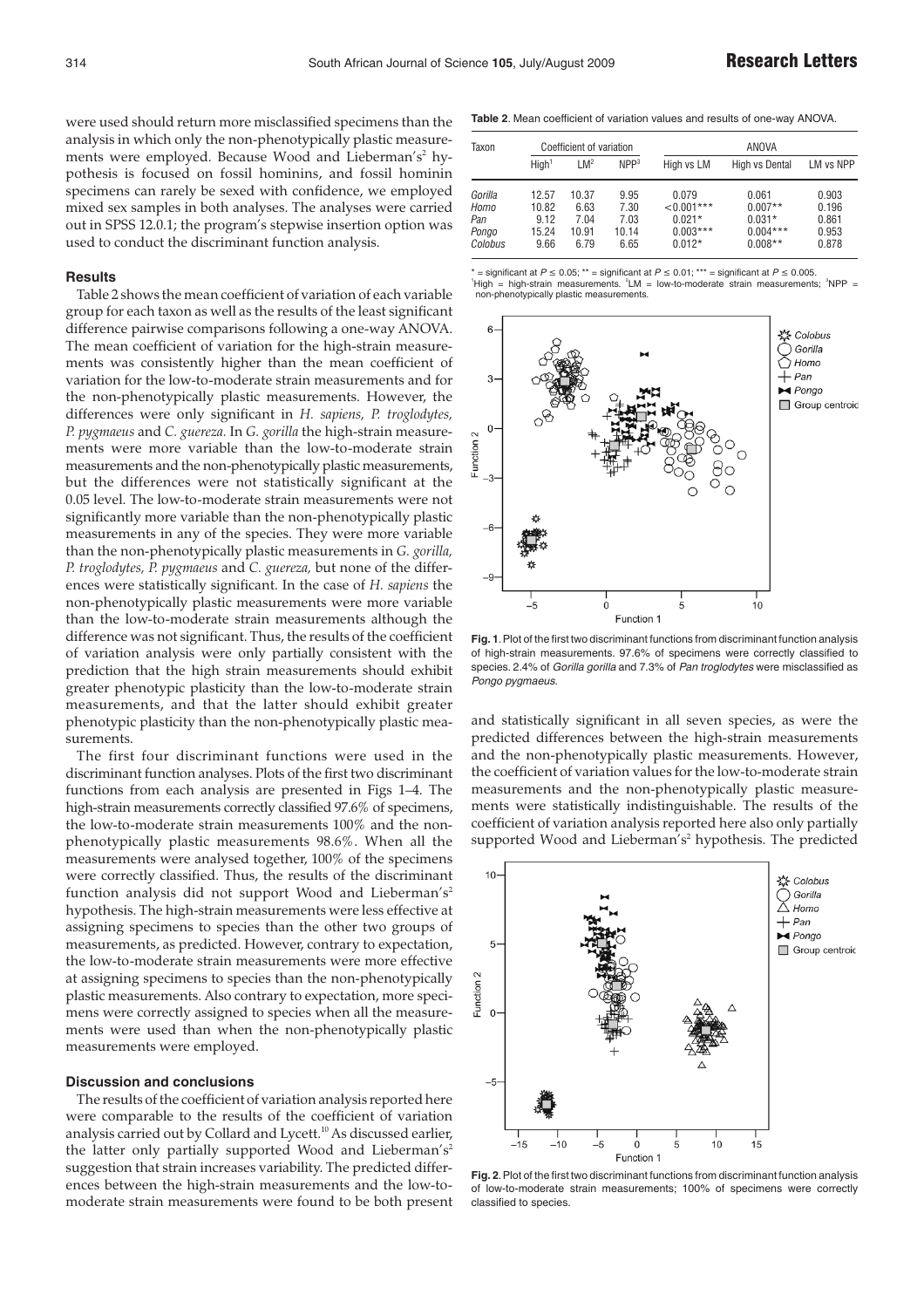

**Fig. 3**.Plot of the first two discriminant functions from discriminant function analysis of non-phenotypically plastic measurements. 98.6% of specimens were correctly classified to species. 2.4% of Gorilla gorilla and 2.4% of Pan troglodytes were misclassified as Pongo pygmaeus.

differences between the high-strain measurements on the one hand, and the low-to-moderate strain and non-phenotypically plastic measurements on the other, were found to be both present and statistically significant in only four of the five species. In the fifth species, *G. gorilla,* the predicted differences were present but did not reach statistical significance. In addition, the coefficient of variation values for the low-to-moderate strain measurements and the non-phenotypically plastic measurements were statistically indistinguishable.

The results of the discriminant function analysis reported here were also comparable to the discriminant function analysis results obtained by Collard and Lycett.<sup>10</sup> To reiterate, the latter did not support Wood and Lieberman's<sup>2</sup> hypothesis because the low-to-moderate strain measurement were more effective than the non-phenotypically plastic measurements and the best discrimination was achieved when phenotypic plasticity was ignored and all measurements were employed. The discriminant function analysis reported here did not support Wood and Lieberman's<sup>2</sup> hypothesis for the same reasons. The high-strain measurements were less effective at assigning specimens to species than either the low-to-moderate strain or non-phenotypically plastic measurements, but the low-to-moderate strain measurements were more effective at allocating specimens to species than the non-phenotypically plastic measurements. In addition, better discrimination was achieved when all the measurements were employed than when the non-phenotypically plastic measurements were utilised.

Taken together, the results of this study and those obtained by Collard and Lycett<sup>10</sup> provide partial support for Wood and Lieberman's<sup>2</sup> suggestion that mastication-related strain is capable of significantly increasing intra-specific variability in the bones of the hominin skull. However, they do not support Wood and Lieberman's<sup>2</sup> other suggestion—that strain-related phenotypic plasticity negatively impacts attempts to delineate species in the hominin fossil record. The studies indicate that discriminating among features of the cranium, mandible and dentition on the basis of their likelihood of exhibiting phenotypic plasticity not only does not automatically lead to significantly more reliable taxonomic hypotheses, but may in fact lead to less reliable taxonomic hypotheses. In our view, this finding argues against palaeoanthropologists adopting the course of action proposed by Wood and Lieberman.2



**Fig. 4**.Plot of the first two discriminant functions from discriminant function analysis of all measurements; 100% of specimens were correctly classified to species.

With regard to alternative strategies for improving understanding of the species-level diversity of the fossil hominins, it is noteworthy that in both this study and Collard and Lycett's<sup>10</sup> study complete discrimination was achieved in the discriminant function analysis when all measurements were included. This suggests that simply maximising the number of characters may be an effective strategy to employ when attempting to delineate species in the hominin fossil record. Evaluating this possibility would seem to be an obvious next step. Given the fragmentary state of most hominin fossil specimens, key issues to address are how many characters it is necessary to use in order to be confident that specimens are correctly allocated to species, and whether that number is dependent on the skeletal element employed.

M.C. is supported by the Social Sciences and Humanities Research Council, the Canada Research Chairs Program, the Canada Foundation for Innovation, the British Columbia Knowledge Development Fund, and Simon Fraser University. S.J.L. is supported by the British Academy Centenary Research Project, *Lucy to Language.*

Received 5 May. Accepted 18 June 2009.

- 1. Reidl R.J. (1978). *Order in Living Organisms.* Wiley, New York.
- 2. Wood B.A. and Lieberman D.E. (2001). Craniodental variation in *Paranthropus boisei*: a developmental and functional perspective. *Am. J. Phys. Anthropol.* **116**, 13–25.
- 3. Lanyon L.E. and Rubin C.T. (1985). Functional adaptation in skeletal structures. In *Functional Vertebrate Morphology,* eds M. Hildebrand, D.M. Bramble, K.F. Liem and D.B. Wake, pp. 1–25. Harvard University Press, Cambridge, MA.
- 4. Frost H.M. (1998). From Wolff's law to the mechanostat: a new 'face' of physiology. *J. Ortho. Sci.* **3**, 282–286.
- 5. Herring S.W. (1993). Epigenetic and functional influences on skull growth. In *The Skull,* vol. 1, eds J. Hanken and B.K. Hall, pp. 153–206. Chicago University Press, Chicago.
- 6. Lieberman D.E. (1997). Making behavioral and phylogenetic inferences from hominid fossils: considering the developmental influence of mechanical forces. *Ann. Rev. Anthropol.* **26**, 185–210.
- 7. Skerry T. (2000). Biomechanical influences on skeletal growth and develop-ment. In *Development, Growth and Evolution: Implications for the Study of the Hominid Skeleton,* eds P. O'Higgins and M.J. Cohn, pp. 29–39. Academic Press, London.
- Lieberman D.E. and Crompton A.W. (1998). Responses of bone to stress. In *Principles of Biological Design: the Optimization and Symmorphosis Debate,* eds E. Wiebel, C. Taylor and L. Bolis, pp. 78–86. Cambridge University Press, Cambridge.
- 9. Martin R.B., Burr D.B. and Sharkey N.A. (1998). *Skeletal Tissue Mechanics.* Springer, New York.
- 10. Collard M. and Lycett S.J. (2008). Does phenotypic plasticity confound attempts to identify hominin fossil species? An assessment using extant Old